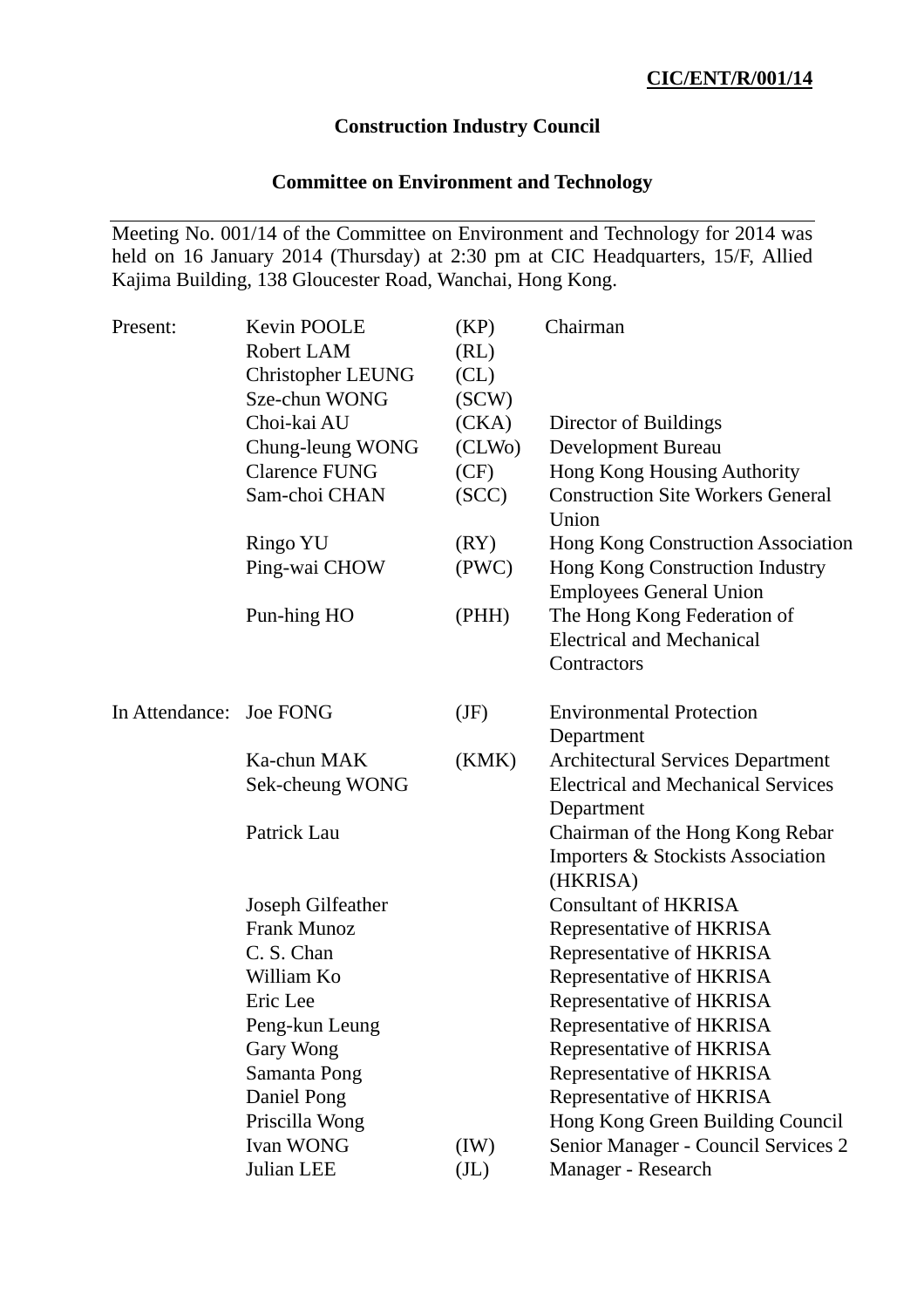|            | Belle HO            | (CYH) | Manager - Council Services 5              |
|------------|---------------------|-------|-------------------------------------------|
| Apologies: | <b>Anthony CHAN</b> | (AnC) |                                           |
|            | Siu-hung CHAN       | (SHC) |                                           |
|            | Hau-wai CHEUNG      | (HWC) |                                           |
|            | <b>Reuben CHU</b>   | (RC)  |                                           |
|            | <b>James KWAN</b>   | (JK)  |                                           |
|            | <b>Thomas NG</b>    | (TN)  | The University of Hong Kong               |
|            | <b>James PONG</b>   | (JP)  | Hong Kong Institute of Surveyors          |
|            | <b>Kenneth POON</b> | (KPN) | Hong Kong Institute of Surveyors          |
|            | <b>Connie YEUNG</b> | (CY)  | Hong Kong Housing Authority               |
|            | Ada FUNG            | (AF)  | Hong Kong Housing Authority               |
|            |                     |       | (represented by Clarence Fung)            |
|            | Chuen-fai WONG      | (CFW) | <b>Environmental Protection</b>           |
|            |                     |       | Department                                |
|            |                     |       | (represented by Mr. Joe FONG)             |
|            | Wai-wah HO          | (WWH) | Chair of TF-RSS                           |
|            | Simon WONG          | (SW)  | <b>Chair of TF-RFID</b>                   |
|            | Harry LAI           | (HLA) | <b>Electrical and Mechanical Services</b> |
|            |                     |       | Department                                |
|            |                     |       | (represented by Mr. S C Wong)             |
|            |                     |       |                                           |

### **PROGRESS REPORT**

### **Action**

#### 1.1 **Confirmation of the Progress Report of the Previous Meeting**

Members took note of Paper CIC/ENT/R/004/13 and confirmed the progress report of the last meeting held on Wednesday, 2 October 2013 at CIC Headquarters, 15/F, Allied Kajima Building, 138 Gloucester Road, Wanchai, Hong Kong.

## 1.2 **Matters Arising from the Previous meeting**

#### 1.2.1 **Suggestions from the Construction Industry Group**

Item 4.4 of the Previous Progress Report – A reply letter was sent to the Construction Industry Group.

### 1.3 **Testing Guidelines for Steel Reinforcement**

Members took note of Paper CIC/ENT/P/001/14.

Mr. Munoz, representative of Hong Kong Rebar Importers &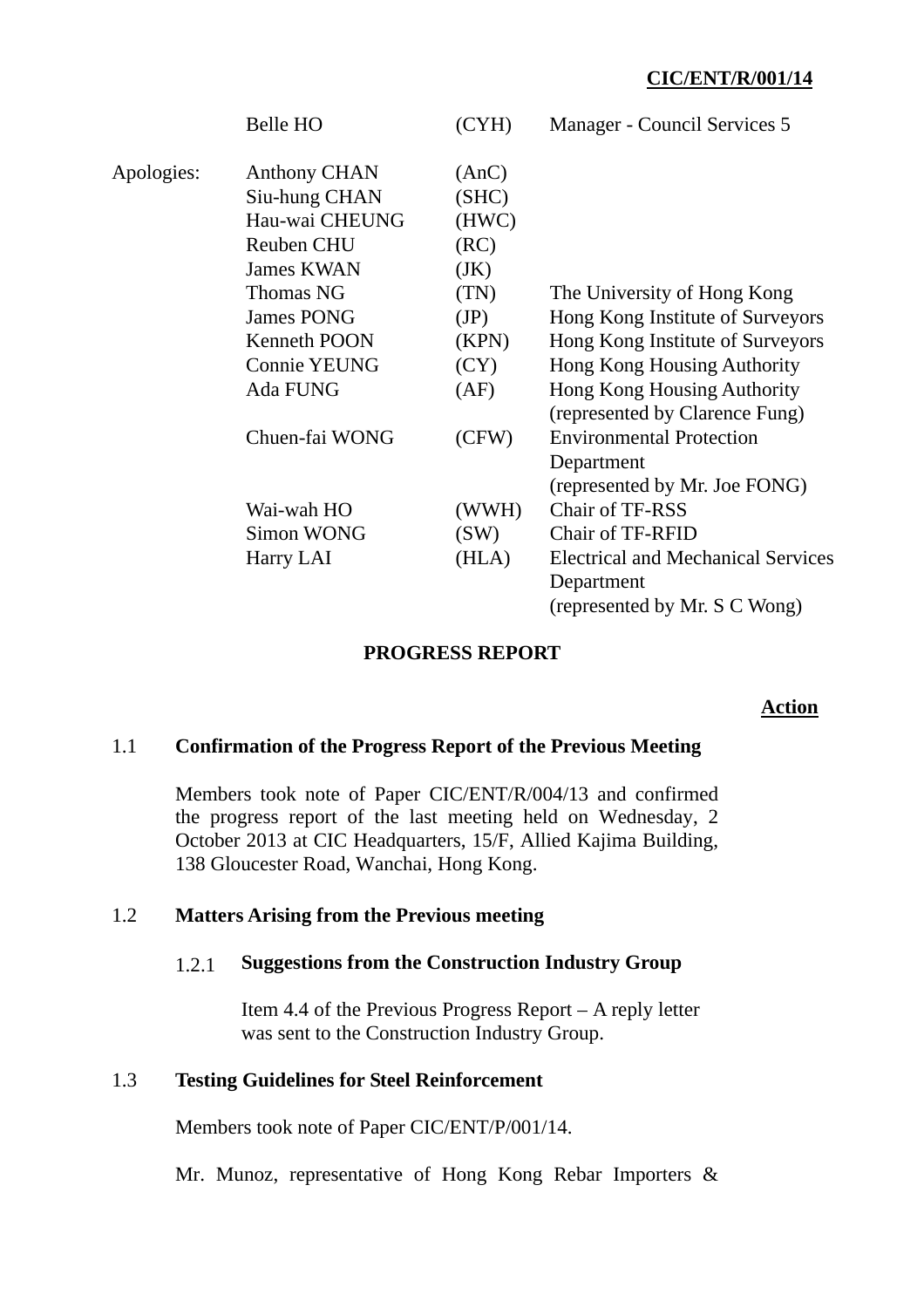#### **Action**

Stockists Association which set up in 1989 by the major rebar importers in Hong Kong, gave a presentation regarding the background and difficulties encountered with the current testing regime for steel reinforcement in Hong Kong.

Hong Kong imports about  $1 - 1.5$  million tons of rebars in the past few years. The concern of the Association was as follows:

- On-site testing by end user The steel reinforcement could sit on site for a minimum of 10 days without being utilised due to testing requirements.
- Rebar Processing on-site The on-site processing of rebar is slow, inefficient, of inconsistent quality, generates more wastage (as much as 7% - 10%), and increases the risk of on-site accidents.

The possible solutions proposed by the Association were:

- Sampling of steel reinforcement off-site (witnessed by an independent third party) and tested by an accredited laboratory, which would then be delivered to the site or processing yard under a traceable labelling system
- Cut & bend reinforcement steel in an off-site processing facility.

A Member commented that there was a land shortage in Hong Kong and enquired about the required size of a cut and bend factory. Mr. Munoz said the minimum size would be  $6,000 \text{ m}^2$  and a site area of  $15,000m^2$  site could process about 60,000 ton per year.

CKA said that they need some time to study the proposal in detail. His preliminary view was that the proposals must comply with the requirements under the Buildings Ordinance (Cap 123). If testing was conducted off-site on the stock yard, it must be witnessed by a third party who should be the Registered Structural Engineer (RSE), or a Technically Competent Person (TCP) under the RSE stream, appointed by the site owner for the project which would use the steel reinforcement being tested for the construction works on the site. For the cutting and bending of reinforcement steel in an off-site processing facility, as this operation was part of the building works for the project which would use such reinforcement steel, the cutting and bending must comply with the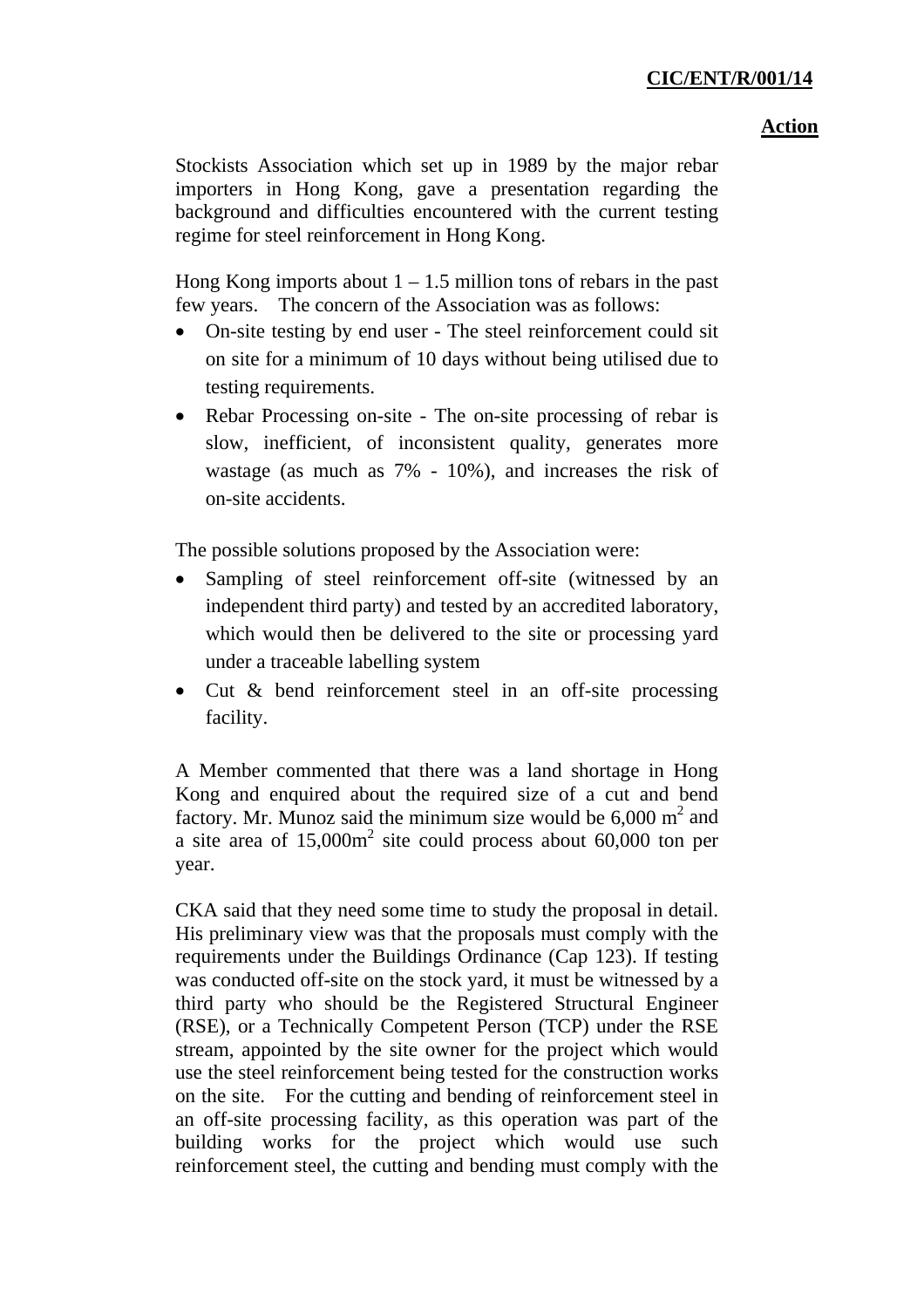#### **Action**

approved plans and the supervision requirements for the subject project under the Buildings Ordinance. The present proposals did not address how these statutory requirements could be complied with.

A Member said that the contractor would be concerned that the rebar to be purchased must comply with the requirements of the Buildings Ordinance. Another Member raised the concern of traceability of the rebar delivered to the site after being tested offsite.

The Chairman concluded that the statutory requirements had to be observed to ensure quality of the works. The Association agreed to reconsider the process for complying with the statutory requirements. As the way forward, the Association proposed to approach the Buildings Department directly as the proposed change involved statutory process. The Association could keep CIC updated on the matter such that the CIC could consider if any follow up on this issue would be necessary.

*[Prof. S. C. Wong left at this juncture.]*

# 1.4 **Briefing on Findings of HKGBC and BEC Joint Working Group on Construction and Demolition Waste**

Ir Pricilla Wong of Hong Kong Green Building Council (HKGBC) gave a presentation on the Construction and Demolition (C&D) Waste Report prepared by the HKGBC and BEC Joint Working Group.

C&D waste accounted for 25% of the total waste disposed at the landfills, of which most could be averted. The targets by 2020 set by the Joint Working Group were: 95% of all C&D waste would be recovered for re-use or recycling including reclamation and 20% of inert materials would be recycled as secondary construction materials excluding reclamation.

Major recommendations proposed by the working group included the followings:

- Develop an Information Sharing Platform
- Open up more innovative piplelines to reduce or prevent waste at-source
- Conduct further study on ascertaining green properties of recycled construction products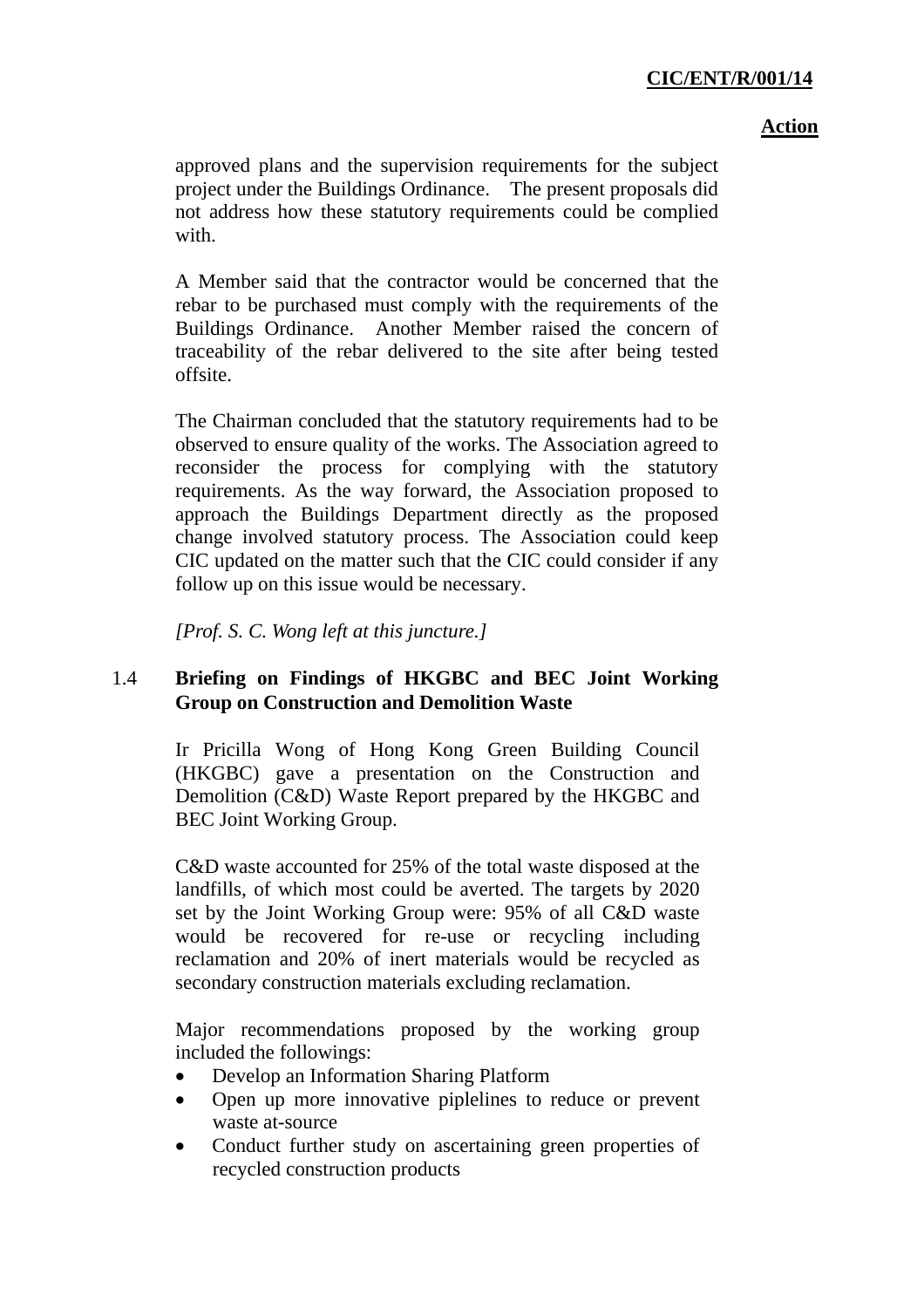#### **Action**

- Refine the mechanism of prescribed conditions and credit awarding of BEAM Plus
- Encourage the use of BIM
- Promulgate Waste Management Plans along with a sophisticated Waste Reporting System
- Develop a Waste Index
- Promote Selective Demolition
- Investigate more potential uses of substitutes of wood (or recycled wood)

The Chairman thanked Ir Wong for the presentation and agreed that the use of BIM which CIC was promoting could help reduce waste at the beginning.

# 1.5 **Task Force on River Sand Substitutes Research**

Members received a brief report by IW on Paper CIC/ENT/P/002/14.

The study objectives of River Sand Substitutes for Concrete Production and Cement Sand Mortar Production (Phase Two) were as follows:

- i. To draft a local construction standard on aggregates for mortar based on existing standards in Europe, UK and China;
- ii. To study the effects of fines content on concrete to determine the optimum and allowable fines contents so as to draft general guidelines for fine aggregate for concrete;
- iii. To study the effects of fines content on various types of mortar to determine the optimum and allowable fines contents so as to draft a set of specifications for aggregate for different types of mortar and a set of requirements for classification of manufactured sand;
- iv. To study the feasibility of crushing and processing waste glass for recycling as aggregate for mortar; and
- v. To study the feasibility of crushing and processing old concrete for recycling as aggregate for concrete and mortar.

The Buildings Department would be included as one of the consultation parties.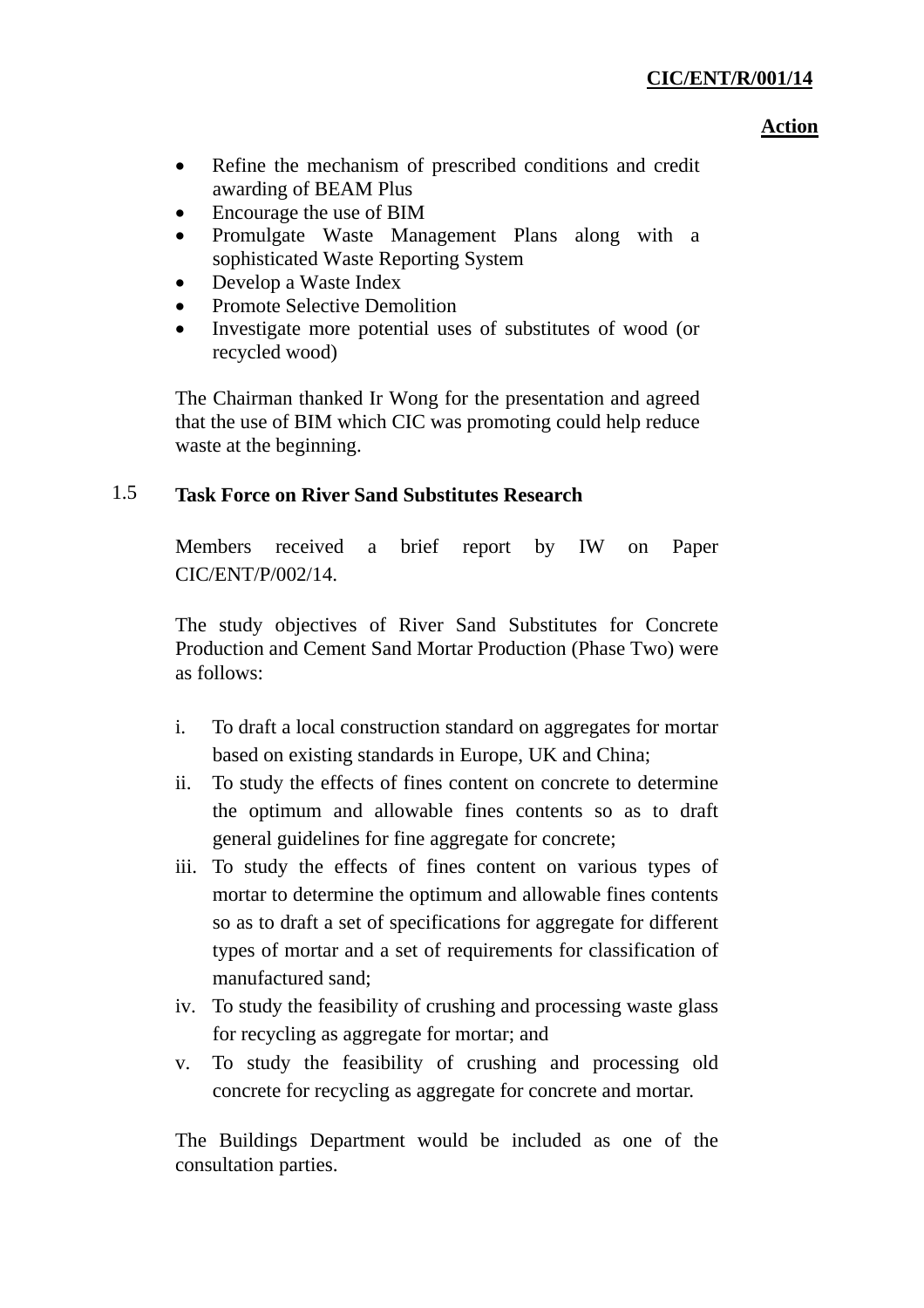#### **Action**

# 1.6 **Working Group on Roadmap for BIM Implementation**

Members received a brief report by IW on Paper CIC/ENT/P/003/14.

The following issues were highlighted:

- The tender for consultancy service to carry out the preparation of BIM standards (Phase One) would be finalised as soon as possible.
- The promotion activities for BIM were listed in Annex B of the Paper.
- Capacity of BIM Professionals The Secretariat was working with HKIBIM and training institutes in setting out a framework for registration of BIM professionals and accreditation of relevant BIM training courses.

Regarding the submission of building plans in BIM format, a Member commented that, apart from the Buildings Department, the plan should also be accepted by other departments who review building plans, such as Fire Services Department, Transport Department, District Lands Office and Housing Authority, etc. Otherwise, proponents would have to prepare separate sets of plans, both 2D and 3D, which would be problematic. The Chairman agreed and said that the message would be relayed to the working group.

### 1.7 **Updates on Carbon Labelling Scheme**

JL gave a presentation of the work done in implementing the Carbon Labelling Scheme.

A summary of the work done is as follows:

- Assessment Guides and Quantification Tools for Carbon Footprint of the Products were issued
- Liaised with HKGBC and HKU on implementing the Carbon Labelling Scheme with Cement, Rebar and Structural Steel products
- Lobbied with relevant stakeholders including employers and material suppliers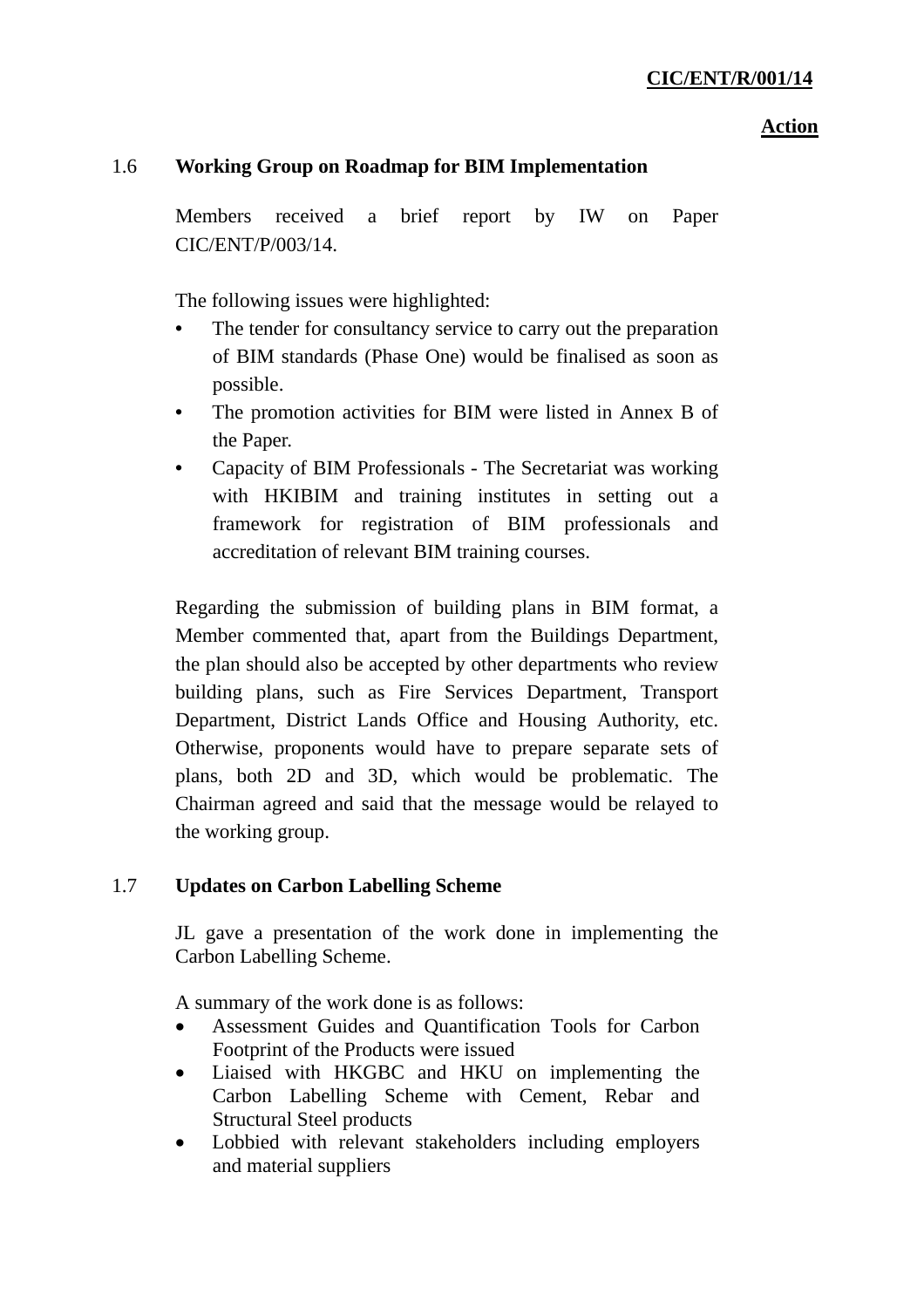#### **Action**

- Conducted training programmes, including awareness course and auditor course
- Publicity work including seminar/ workshop; website; by-line article/ blog

To enhance the effectiveness of the Scheme, the following incentives would be considered:

- Integrating the Scheme into BEAM Plus
- Convincing employers to specify the use of materials with carbon labels at a certain rating in Public Works
- Launching an Online Listing Service for products with carbon labels

The Scheme was now open for applications. Based on the carbon footprint of the assessed product, ZCBL would issue the carbon label with corresponding class (from 'E' the lowest rating to 'A' the highest rating) for a validity period of one year.

Phase II research would commence in February 2014. Ten other construction materials would be studied, including concrete, timber, stainless steel, aggregates and etc.

# 1.8 **Amendments to the Committee**

IW gave a presentation on the amendments to the Committee which would be effective from 1 February 2014.

The Committee would focus more on the development of future technology and construction innovation. Hence, the Committee would be renamed as "Committee on Environment, Innovation and Technology" or "Com-EIT".

The new terms of reference of Com-EIT would be as follows:

- To promote environmental protection and sustainable development in the construction industry
- To promote good practices in relation to sustainable construction
- To enhance innovation in construction industry to increase productivity and competitiveness
- To encourage the use of innovative techniques for the construction industry
- To advise on the strategy for development of construction standards